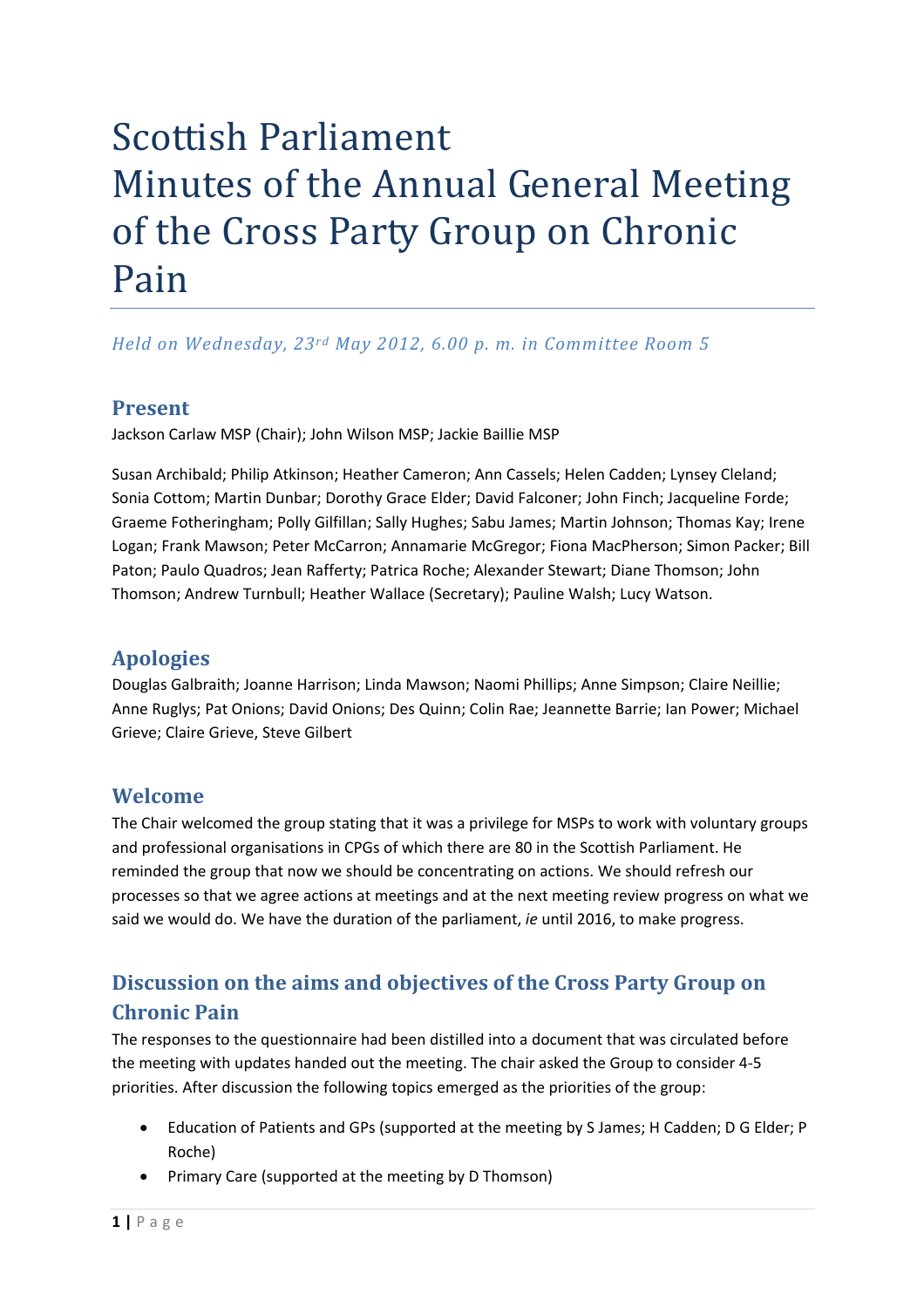- Benefits System (supported at the meeting by H Cadden; M Dunbar; M Johnson; D G Elder; S Archibald). The chair pointed out that the benefits system was a Westminster reserved matter
- Update on the GRIPS report (discussed at the meeting by J Baillie MSP; H Cadden; B Patton; M Johnson; D G Elder, P Roche)

Action: It was agreed that the Chair would invite a health minister to the next meeting to answer questions following the issue of the update on the GRIPS report.

### **Report on the activities of the Cross Party Group in the last year**

The report had been previously distributed. The Secretary reminded the meeting to respond to the request to update membership details.

J Baillie MSP commented that her experience with the Group had not been a great one. She had never witnessed such tensions in a CPG. The Group spends time commenting on minutes.

A discussion ensued on the past activities of the group.

The Chair concluded that we do not want to focus on where we have been and we need to look forward with an action based approach.

#### **Election of Office Bearers**

The three Co-convenors, Jackson Carlaw MSP, Jackie Baillie MSP and John Wilson MSP were reelected

Jacqueline Forde of the Health Inequalities Alliance was nominated as secretary. There were no other nominations and so she was duly elected.

The Chair thanked H Wallace and Pain Concern for their 10 years' service to the CPG.

J Wilson MSP suggested that the group nominate a Treasurer to deal with any donations that the group might receive. There being no volunteers/nominations the meeting supported the Chair's suggestion that the Co‐Conveners will find some‐one to act in this capacity.

# **Minutes of the last meeting**

The minutes were approved subject to a number of corrections regarding attendance at the last meeting. The Chair asked the meeting to agree a change of style from verbatim minutes to action based minutes. It was agreed that future minutes would be action based.

# **Matters arising**

It was pointed out that Jackie Baillie MSP would chair the next meeting.